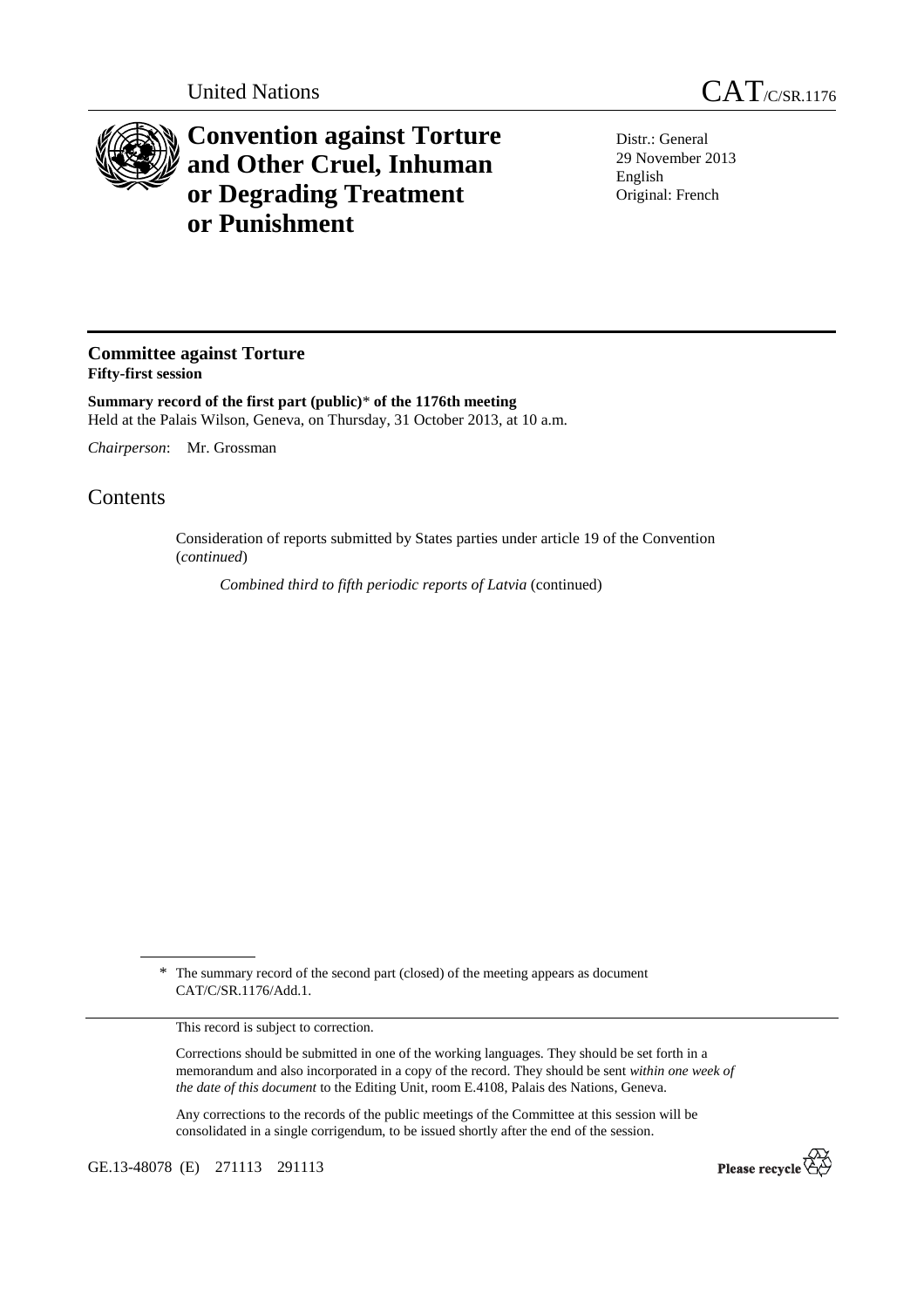*The meeting was called to order at 10 a.m.* 

 **Consideration of reports submitted by States parties under article 19 of the Convention** (*continued*)

*Combined third to fifth periodic reports of Latvia* (continued) (CAT/C/LVA/3-5; CAT/C/LVA/Q/5; HRI/CORE/1/Add.123)

1. *At the invitation of the Chairperson, the delegation of Latvia took places at the Committee table.* 

2. **Mr. Makarovs** (Latvia) said that the third to fifth periodic reports of Latvia had been prepared on the basis of the information and comments submitted by the Ombudsman and various national NGOs. Since the submission of its previous report in 2007, the country had amended its legislation in order to clarify the definition of torture and combat impunity more effectively. Despite a challenging economic context, it had also allocated considerable resources to improving living conditions in places of detention and continued to examine various alternatives to imprisonment. Measures had been taken to improve the asylum process, better protect the rights of asylum seekers and strengthen the capacity and independence of the authorities responsible for investigating allegations of torture and illtreatment by State officials. The data-collection system for that type of offence was being modernized.

3. The Government ensured that cases of trafficking and domestic violence were investigated, that perpetrators were convicted and that victims received adequate compensation and rehabilitation services. Psychiatric treatment methods and mental health services had been improved and extensive awareness-raising was being carried out among the general public, law-enforcement officials, judicial staff and prison personnel, giving every one a part in eliminating torture and ill-treatment. Independent national and international monitoring bodies played a vital role in identifying issues and how to solve them. The Ombudsman's Office reported to the authorities any infringements of the Convention it observed and issued recommendations, which were given due attention. Latvia had recognized the authority of the European Court of Human Rights to consider individual complaints and worked closely with the European Committee for the Prevention of Torture.

4. **Ms. Sveaass** (Country Rapporteur) asked why the State party had adopted a definition of torture that not only failed to reflect all the elements of the definition in article 1 of the Convention but also introduced a new element, namely, the intention of "affecting a person's consciousness and will". She also asked why investigations into offences attributed to State police officers were conducted by the Internal Security Office of the State Police rather than a completely independent body, and whether the inter-institutional group responsible for redefining the Office's functions was planning changes in that regard. She invited the delegation to comment on the significant discrepancy in the State party's statistics between the number of complaints of offences committed by police officers or prison staff and the number of disciplinary or criminal procedures that had been initiated, and on allegations that complaints of that nature were never thoroughly investigated.

5. She wished to know when the State party planned to apply for accreditation of the Ombudsman's Office with the International Coordinating Committee of National Human Rights Institutions, why it had decided not to ratify the Optional Protocol to the Convention and whether it was prepared to reopen the debate in that regard. She asked whether persons with insufficient knowledge of Latvian had guaranteed access to an interpreter from the moment of their arrest through every stage of proceedings — medical examination, consultations with a lawyer and court hearings — and whether there were cases in which doctors trained in implementing the Istanbul Protocol had been called in to examine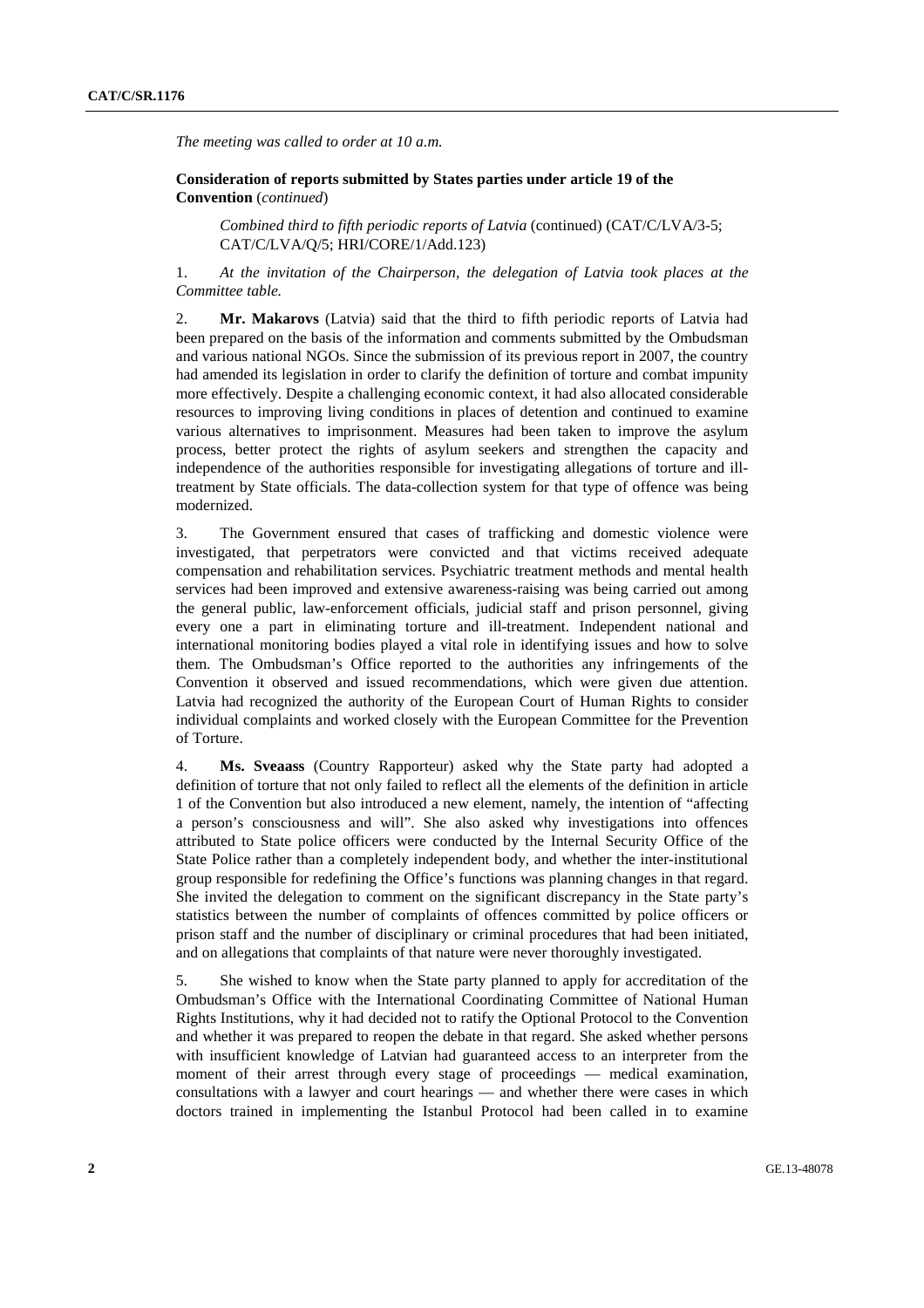detainees claiming to have suffered ill-treatment at the hands of police and had confirmed the allegations. If so, how had the doctors' findings been followed up?

6. She asked whether the 2009 Concept Paper on Penal Policy provided for measures to reduce the length of pretrial detention as well as alternatives to pretrial detention, especially for minors. Recent statistics on the number of minors in detention and details about the "compulsory correctional measures" mentioned in paragraph 66 of the report would be useful. She also asked whether, in addition to the 2012 inclusion in the Criminal Code of acts likely to incite hatred, other measures had been taken to punish all forms of discrimination and protect groups particularly at risk, namely, Russians, Roma, migrants from non-European countries and the lesbian, gay, bisexual and transgender community. It would also be interesting to know what was being done to speed up the naturalization process, given that only 200 persons were naturalized each year yet nearly 300,000 foreign nationals lived in the country, including some who had been there for an extended period. She would like to hear about protection and reparation for victims of domestic violence and the measures taken to enhance the protection of children against trafficking and child pornography.

7. She wished to know whether the Office of Citizenship and Migration Affairs oversaw the entire asylum process and whether special provisions existed for identifying victims of torture or trafficking. She asked whether there were plans to repeal the provisions authorizing the detention of 14-year-olds, even unaccompanied ones, and how long they were held in practice, given that detention was limited to 7 days under asylum legislation. She invited the delegation to comment on ongoing prison refurbishment and construction projects and on measures taken to curb violence among inmates and improve the detention conditions of those serving life sentences. Lastly, she asked whether victims of ill-treatment in psychiatric institutions had ever requested and received compensation and what steps were taken to ensure that committal to and treatment of patients in psychiatric hospitals were diagnosis-based.

8. **Ms. Belmir** (Country Rapporteur) asked whether, in the light of the absolute prohibition of torture in the Committee's general comment No. 2, the State party intended to reconsider its position that the offence of torture was subject to the statute of limitations. She enquired about measures taken to speed up judicial procedures, as their protracted nature prolonged pretrial detention. She wished to know whether the guarantees applied to persons in police custody also stood for persons held in small police stations. She asked whether the human rights training given to law enforcement officials, judges and medical professionals had been assessed and, if so, what the outcome had been, specifically to what extent the training had reduced the number of cases of torture and ill-treatment. She also asked what acts could be prosecuted as "crime by negligence", "less serious crime" and "serious or especially serious crime", as mentioned in paragraphs 190 and 191 of the report, and for which acts minors could be placed in pretrial detention.

9. She enquired whether measures were taken to guarantee that all victims of illtreatment by police had access to a complaints mechanism and whether the State party planned to increase the human and financial resources allocated to the Ombudsman's Office so that it could fulfil its mandate effectively. She invited the delegation to comment on information provided to the Committee that asylum seekers whose applications were fast-tracked were not adequately informed of their rights and were not given enough time to lodge an appeal if their application was rejected; that asylum seekers under age 14 were held in detention centres, where they were not separated from adults and did not have access to medical care or education, and were expelled from the country without having had access to counsel; and that children born in detention did not receive a birth certificate. She also asked whether interrogations of suspects were systematically filmed. The delegation might also comment on allegations that human rights defenders, journalists and members of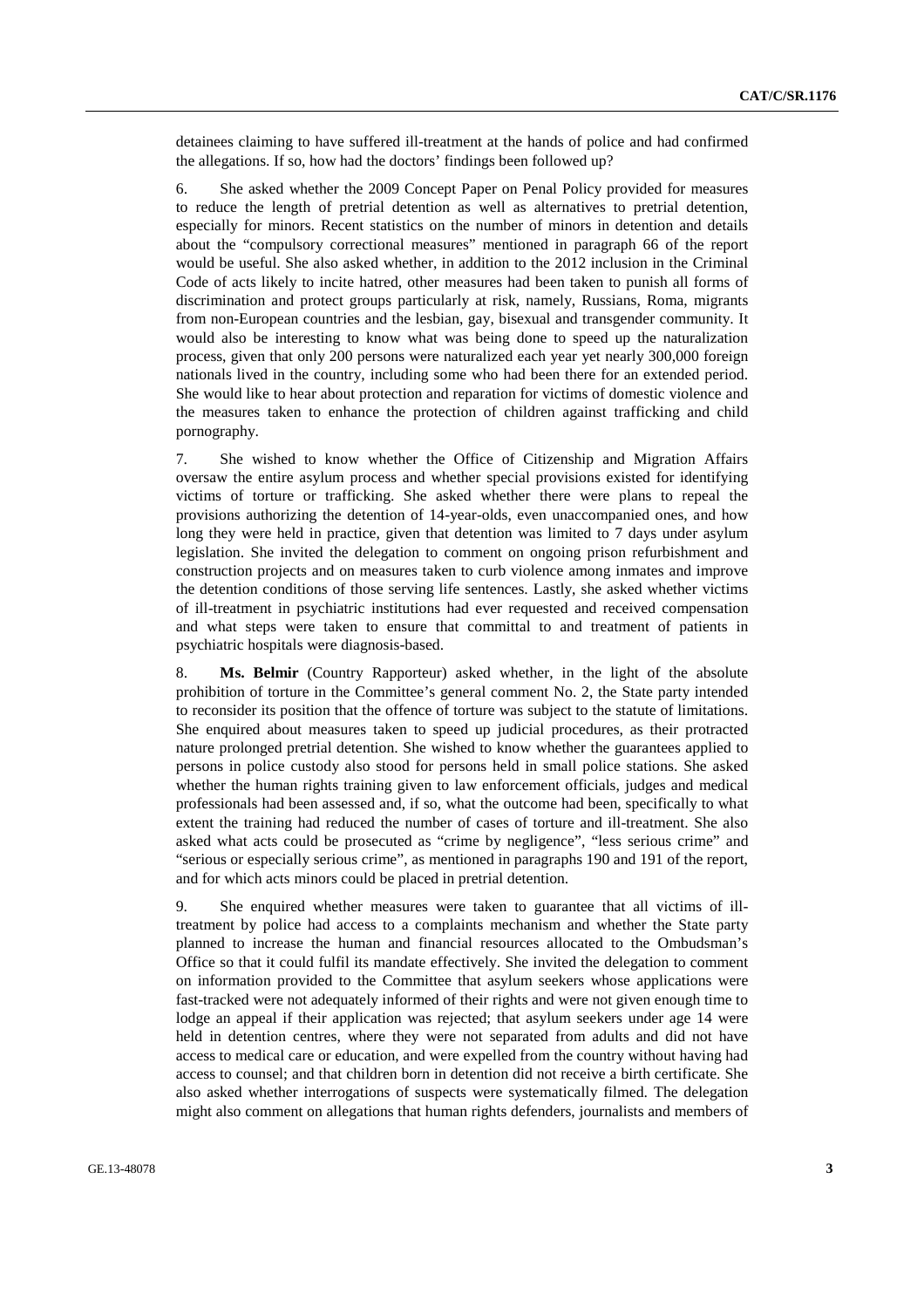religious associations had been ill treated by police during demonstrations. Lastly, details about the status of foreign nationals in the State party would be welcome.

10. **Mr. Tugushi** asked whether the Latvian authorities intended to refurbish all Sovietera prisons countrywide to bring them into compliance with current international standards. Noting that the temporary holding facilities in Daugavpils had been aligned with European standards, he asked whether the country's other temporary holding facilities would also be refurbished. He also asked whether measures had been taken to solve the problem of inmate access to medical care, especially dental and psychiatric care; to treat detainees serving life sentences more humanely – for example, by not systematically handcuffing them whenever they left their cells; and to offer a range of activities to detainees. It would also be interesting to know why the State party did not currently consider ratification of the Optional Protocol to be a priority. Lastly, he asked whether the prison authorities had followed up on the many reports of violence among inmates at Jēkabpils prison and whether they intended to tackle the root causes of those incidents.

11. **Mr. Bruni** requested further information about the criteria for placing a suspect in solitary confinement in temporary holding facilities and about the maximum length of that measure in all places of deprivation of liberty. He also requested a description of solitary confinement cells. Noting in the report that each detainee had only 3 square metres of floor space in solitary confinement or collective cells, whereas the minimum should be 4 square metres, he asked whether the State party intended to take steps to correct the problem, as recommended by the European Committee for the Prevention of Torture.

12. **Mr. Mariño Menéndez** asked what the nature was of the mediation process mentioned in paragraph 65 of the report and whether matters settled in that way related to the perpetrator's criminal liability or victim compensation. He wished to know whether foreign nationals were entitled to diplomatic protection from Latvia if they found themselves in trouble abroad and whether they could petition the European Court of Human Rights under the same conditions as Latvian nationals. Noting that, in some cases, the Office of Citizenship and Migration Affairs could stay the execution of an expulsion order, he asked whether that implied that both administrative and judicial bodies could request the suspension of such measures. He also asked whether all foreigners forced to leave the country were expelled using the same procedure or whether there was a specific one for rejected asylum seekers. Lastly, he wished to know whether refugee status or residency permits were granted to trafficking victims who agreed to cooperate with the police.

13. **Mr. Gaye**, noting that article 24.1 of the Criminal Code did not cover attempted acts of torture or the act of torturing for the purpose of intimidating a third person, asked whether the State party planned to take measures to fill that gap. In the light of the information in paragraph 10 of the report, he requested an explanation of the penalties imposed for torture per se rather than torture as an aggravating circumstance. He asked why, under article 247 of the Code of Criminal Procedure, suspects could notify their relatives of their detention only if that detention came with a compulsory measure, and what a compulsory measure was. He wished to know the outcome of the periodic assessments of the knowledge acquired at the State Police College and the quality of its courses.

14. **Ms. Gaer** invited the delegation to comment on reports that perpetrators of domestic violence were not subject to restraining orders and that individuals who went to hospital for emergency treatment following such violence could not file a complaint there. It would be useful to know whether the State party intended to adopt measures to bridge those gaps, whether marital rape was a criminal offence in its own right, whether there were shelters for women victims of domestic violence and, if not, whether the State party planned to establish any. She asked whether the Latvian authorities monitored sexual violence among prison inmates and whether information was available on that topic. Given that Russian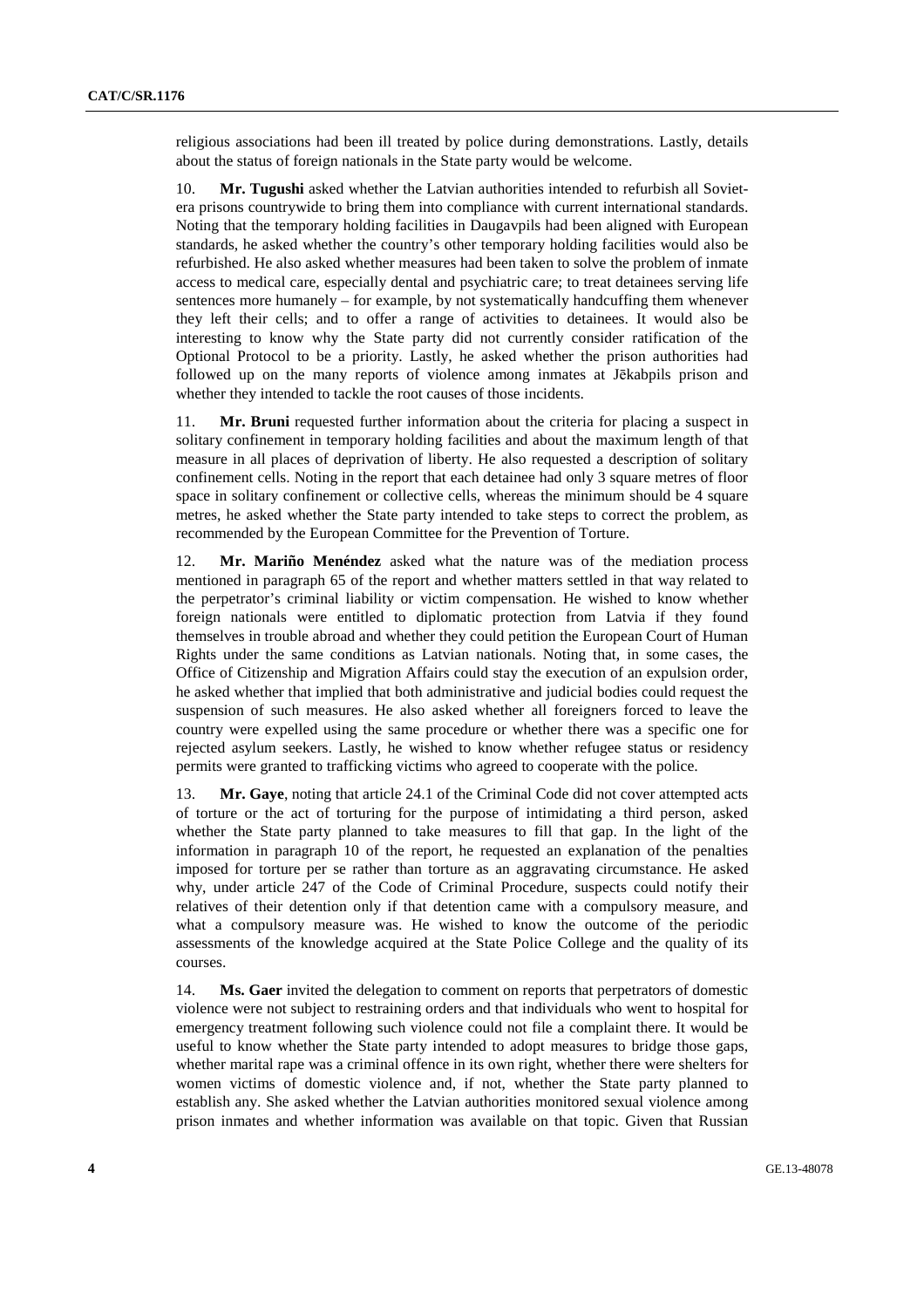speakers made up a very large share of detainees in Latvia, it would be interesting to know whether law enforcement officials were given Russian classes and whether detainees who did not speak Latvian benefited from interpretation services.

15. She also asked whether article 74 of the Criminal Code, which had been amended in 2009 and criminalized the justification, glorification and denial of crimes against humanity and war crimes, had ever been applied. If so, could the delegation cite cases where the article's provisions had been invoked, specifically their number, and outcome and whether individuals who had fought alongside the Waffen-SS during the Second World War or had collaborated with the Nazis had been tried under that article? Lastly, she wished to know why Latvia had rejected the recommendation of the universal periodic review to adopt a specific programme for protecting the rights of victims of torture and ill-treatment.

16. **The Chairperson** asked whether article 24.1 of the Criminal Code had indeed been adopted and whether it might be supplemented to include discrimination as a possible ground for torture. He pointed out that observing injuries on a person's body was not the only way of ascertaining the severity of acts of torture, as a number of methods of torture, such as waterboarding, left no physical marks. Moreover, psychological injuries could be just as harmful and trigger post-traumatic stress disorder. Yet, Latvian criminal law only provided for the compensation of torture victims with grievous or moderately serious bodily injuries. It would therefore be useful to know whether the State party intended to align its legislation with relevant international standards, which took into consideration the psychological dimension; if so, it could base itself on the Committee's general comment No. 3.

17. Since article 247 of the Code of Criminal Procedure stipulated that the relatives of arrested individuals were informed of their detention only at the detainees' request, he wondered whether the State party planned to take measures to ensure that police systematically informed all suspects, in a language they understood, of their right to contact a lawyer and their family. It would also be interesting to know whether the law on the execution of sentences provided for the placement in solitary confinement of persons with mental disabilities and minors and whether the measure was renewable. He asked whether steps had been taken to ensure that placement in solitary confinement did not amount to inhuman or degrading treatment, how often the measure had been imposed, how many complaints on that topic had been filed and whether remedies were available to persons subjected to the measure.

18. He wished to know whether asylum seekers were informed only of their right to challenge the legality of their detention and to be represented by a lawyer or whether they were also informed of all their other rights, including the right to consular services from their country of origin. He asked for confirmation that the Latvian authorities did not return individuals to their country when there was reason to believe they would be subjected to illtreatment. In that connection, what was the Government's official position regarding diplomatic assurances? He asked whether the electronic data management system regarding individuals on probation was operational and effective.

19. He also asked what the average length of investigations was and whether the Office of the Prosecutor General had ever deemed that an investigation had not been swift enough. He wished to know whether the Roma were invited to take part in training programmes on fighting discrimination against their community and whether trafficking victims had access to all means for their rehabilitation. Lastly, it would be interesting to know what follow-up there had been to the Ombudsman's 2011 recommendations regarding, among other issues, keeping records on patients in psychiatric hospitals, obtaining consent for committal, initiating treatment and using physical restraints.